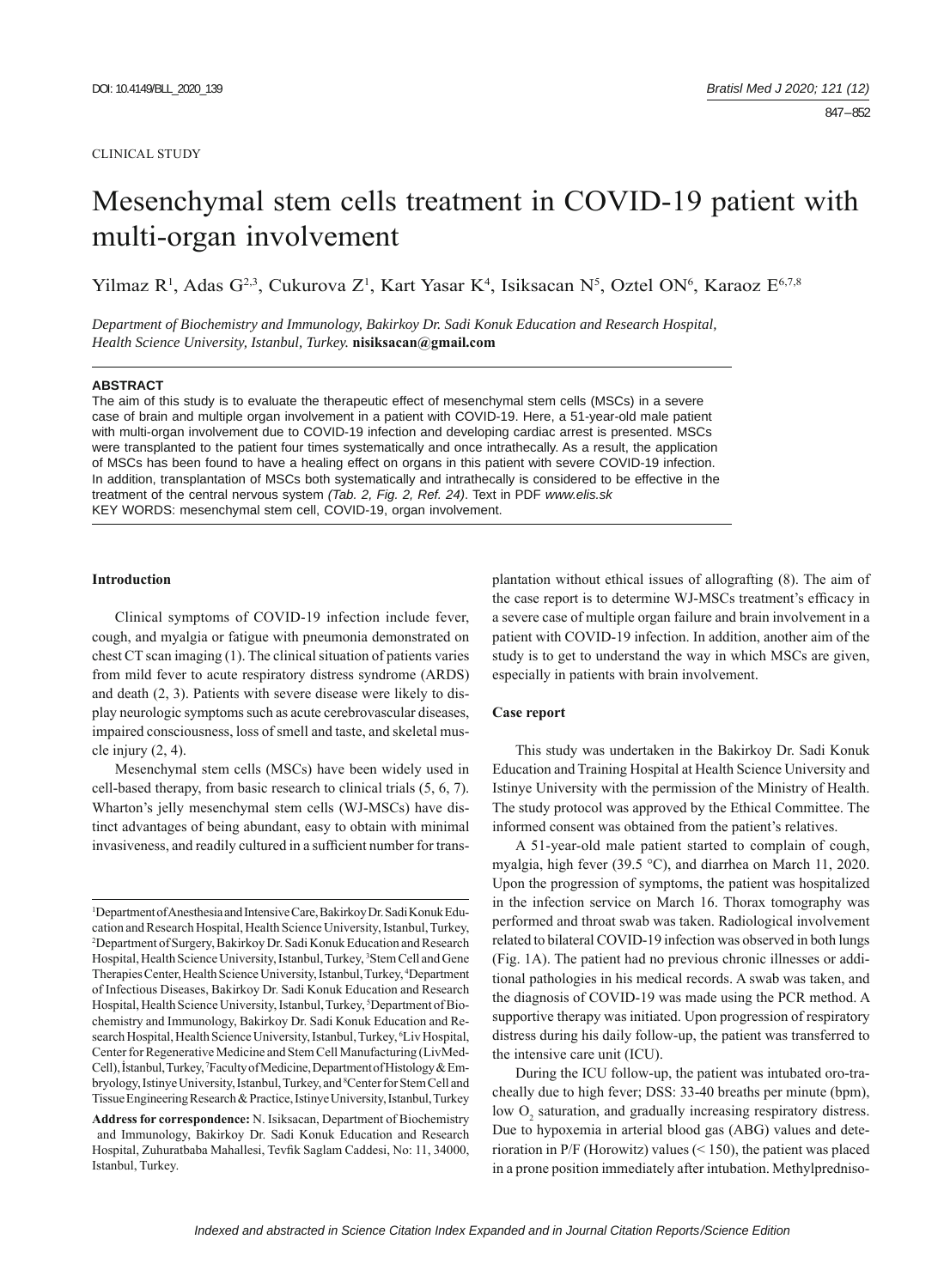847 – 852



Fig. 1. Radiological evaluation of patient lungs. A1-3: focal ground-glass opacity in the lower part of the lung observed on day 5 after first symptom onset. B 1-3:on day 10 day after first symptom onset, it is observed that lesions increase in both upper and lower lung lobes. It is seen that the lesions are converted into consolidation form and merge. C 1–3: on day 25 after first symptom onset, interlobular and intralobular septal thickening is observed in parenchyma of both lungs. In his previous film, the common consolidation areas and patched ground-glass **densities are observed to be resorbed.**

lone was added to the treatment of the patient for 5 days. In the prone position, CPR was applied to the patient who developed sudden cardiac arrest for 10 minutes. Two hours after the arrest, a targeted temperature management was started. Body temperature was adjusted to 33 degrees. It was sedated to be between 20 and 40 according to patient state index. The antiviral treatment of the

patient was changed to Avigan. The patient was thought to have a cytokine storm. On March 25, the patient was treated with tocilizumab (IL-6 antagonist) for 2 days.

Echocardiography performed after cardiac arrest revealed a global dyskinesia compatible with myocarditis, and ejection fraction (EF) of 25 % with severe apical akinesia. The patient deve-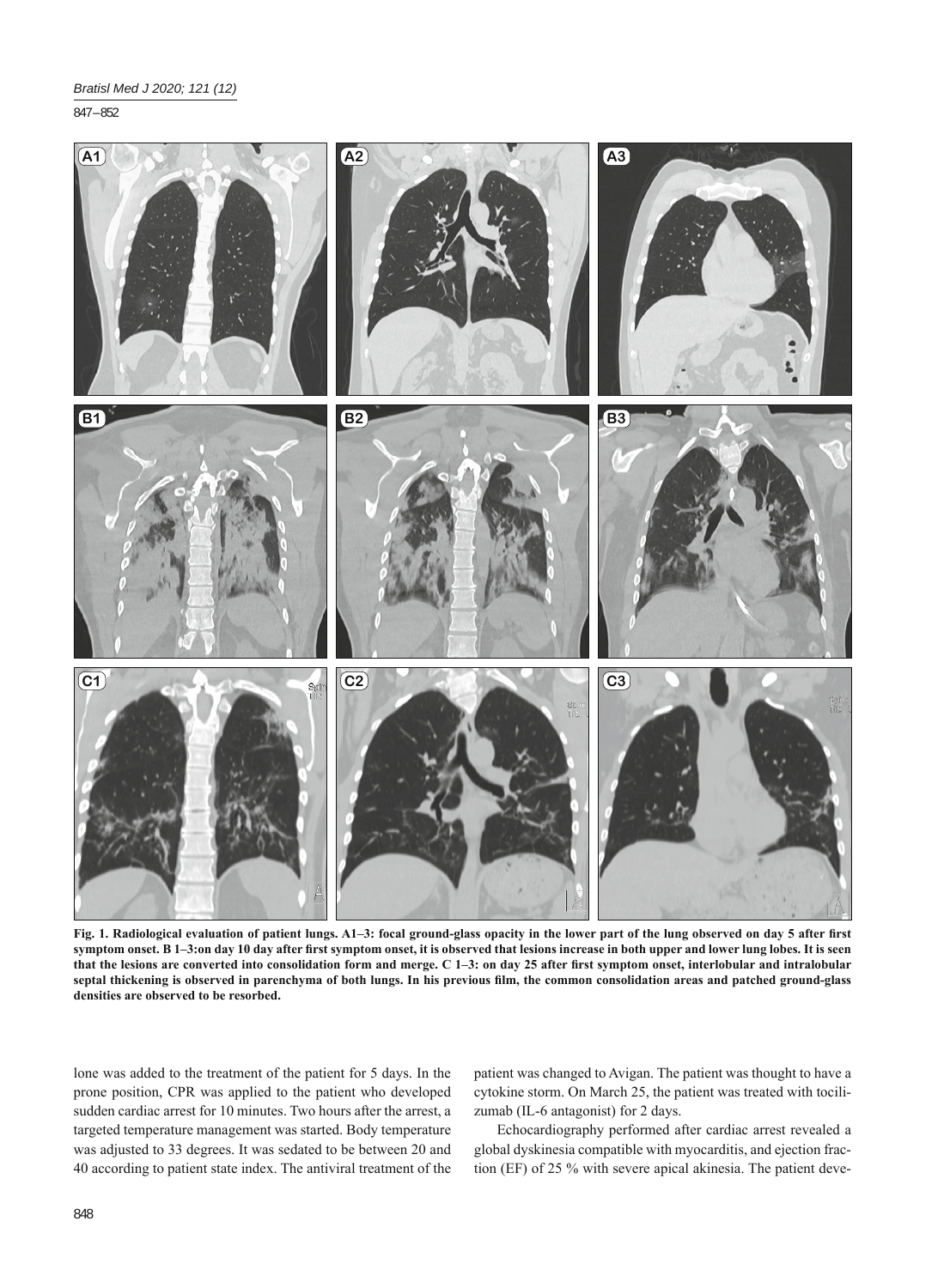

**Fig. 2. Radiological evaluation of the patient brain. A-D Focal intensity increased in T2-weighted levels in the posterior side of the pons. The lesion is marked with an arrow.**

loped a severe bilateral pneumonia (Fig. 1B), ARDS, and multiple organ failure, while no response was received.

The patient did not wake up and did not show any clinical improvement, even though his medical sedations were closed after the entire treatment period. On monitorization, delta waves were observed, and contrast enhanced cranial MR and CT were taken. Hyperintense signal change in T2A-FLAIR sequence in pons was observed in cranial MR (Fig. 2). After the general condition of the patient had not improved as a result of treatment, it was decided by the medical committee to perform MSC transplantation. WJ-MSCs were transplanted to the patient four times intravenously (IV). No side effects were observed in the patient. After stem cell transplantation, the patient underwent control echocardiography. Cardiac activity and myocardial structure were found to be normal. EF was evaluated as 60 %.

On April 07, 2020, the patient was extubated with high-flow nasal cannula. Upon neurological examination, the patient was observed to be orientated and cooperative. After 5 days of follow-up, the patient was taken to medical service. The patient was diagnosed with upper gastrointestinal bleeding. After the patient's anti-thromboembolic treatment had been discontinued, his vital signs were stable, and it was decided to follow him up at the clinic. The patient was discharged from hospital on April 20, 2020 as symptom-free and with no complaints. Information about the patient's laboratory examination results are given in Table 1.

Drug treatment of the patient was made on the basis of international literature and guideline prepared by the scientific committee related to this issue and affiliated to the ministry of health. The MSCs were slowly drawn into the syringe without pressure,

suspended in 250 ml of 0.9 % NaCl, and then given intravenously over 1 hour (Tab. 2).

The levels of alanine transaminase, aspartate transaminase, total protein, albumin, total bilirubin, direct bilirubin, ferritin, triglycerides, D-dimer, troponin I, myoglobin, procalcitonin, ammonia, c-reactive protein, pro B-type natriuretic peptide, creatine kinase, and alkaline phosphatase were determined in venous blood samples using Beckman Coulter AU5800 analyzer (Beckman Coulter, Brea, CA, USA). The complete blood count was analyzed with ADVIA 2120i autoanalyzer (Siemens Healthcare Diagnostics, Erlangen, Germany).

For coagulation assay, all analytical procedures were carried out on a random-access coagulation analyzer (Beijing Succeeder Technology Inc. China).

Flow cytometric analyses were performed with Navios cytometer (BECLS)-Kaluza Software. Whole blood was stained with anti-human FITC-CD45, PE-CD4, ECD-CD8, PE-CY5.5-CD3 (Beckman Coulter, Brea, California) antibodies.

All samples of WJ-MSCs as cell therapy medicinal products were isolated, expanded, and analyzed in cGMP-certified facility at Liv Hospital Center for Regenerative Medicine and Stem Cell Manufacturing (LivMedCell). Human WJ-MSCs were prepared and tested as described in our previous clinical trials (8, 9, 10).

Cryopreserved vials from each donor were thawed and mixed in the same tubes before seeded at a cell density of 4,000 cells/cm2 . After harvest at the fourth passage, quality control tests were performed, such as flow cytometry analysis, endotoxin, rapid microbiological and sterility tests. The final product was prepared as  $3 \times 10^6$ cells/kg/dose of allogeneic WJ-MSCs pooled from three donors.

# **Discussion**

The central nervous system (CNS) is not immune to alterations that lead to neurological disease resulting from acute, persistent or latent viral infections (11). In some circumstances, opportunistic viral pathogens such as human corona viruses can avoid the immune response and cause more severe respiratory diseases or even spread to other tissues including the CNS (12). The detection of HCoV-RNA in human brain samples clearly demonstrates that these respiratory pathogens are naturally neuroinvasive in humans, and suggests that they establish a persistent infection in human CNS (13). On March 4, 2020, researchers from Beijing Ditan Hospital, China, first described a confirmed patient with 2019-nCoV, whose cerebrospinal fluid (CSF) tested positive for 2019-nCoV by gene sequencing, suggesting a need to consider direct infection when patients with 2019-nCoV present with neurological disorders (14).

In this study, MSCs transplantation was successfully performed both systemically and intrathecally. Here, after the first 2 transplants had been given systematically, the patient was awakened and extubated. Later, the patient who developed neurological symptoms was reintubated. After that, the transplantation of MSCs was performed systematically for the third time, as well as an intrathecal stem cell transplantation. We thought the blood brain barrier (BBB) was an obstacle here. Neurologically, the dia-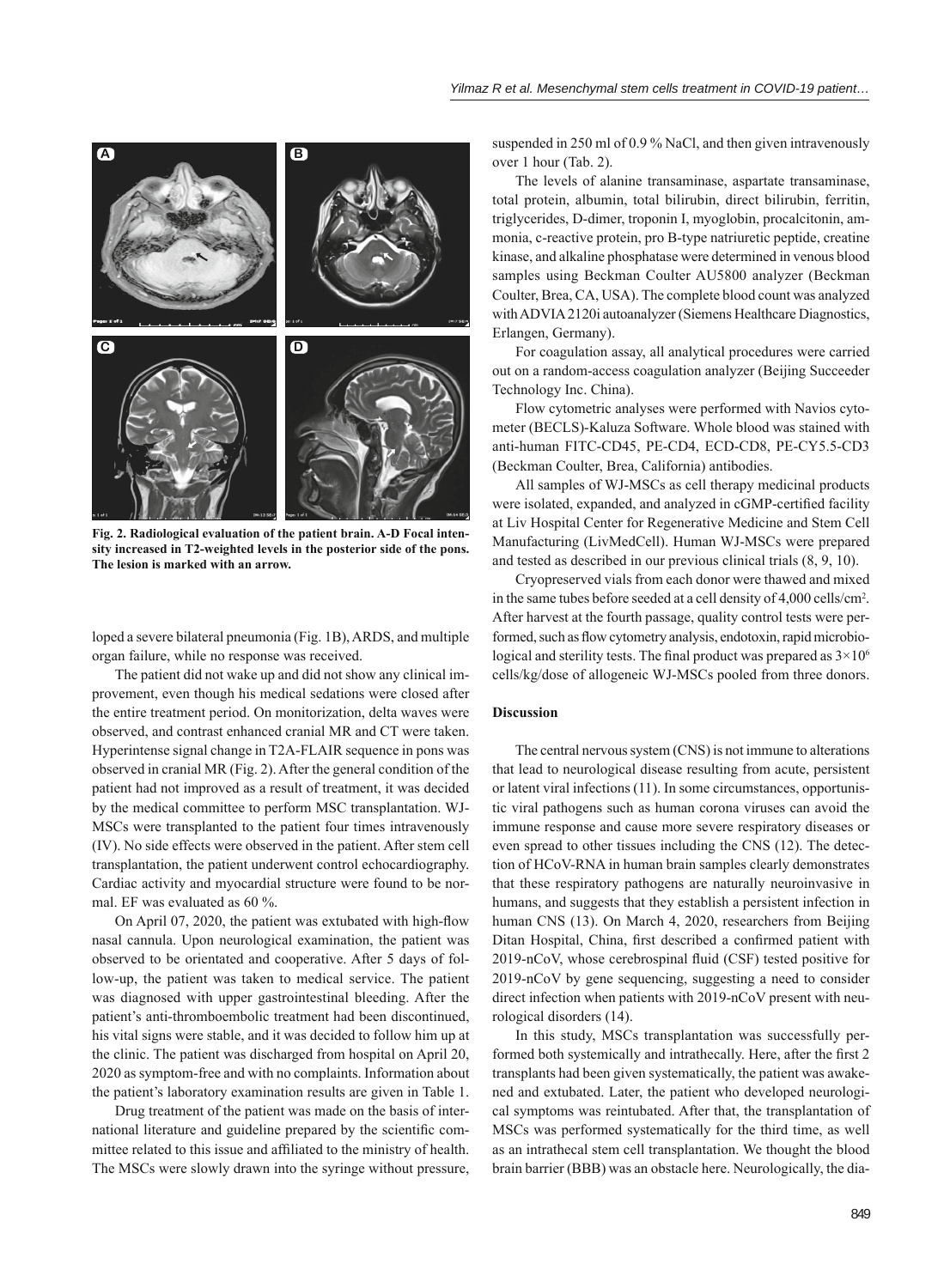| Tab. 1. Treatment days and laboratory findings are given;                                                                                                                                    |                  |                          |                 |           | * stem cell transplantation, ** tocilizumab administration, *** steroid treatment. |               |                |            |                  |                 |                  |                   |      |                |      |                  |       |
|----------------------------------------------------------------------------------------------------------------------------------------------------------------------------------------------|------------------|--------------------------|-----------------|-----------|------------------------------------------------------------------------------------|---------------|----------------|------------|------------------|-----------------|------------------|-------------------|------|----------------|------|------------------|-------|
|                                                                                                                                                                                              |                  | $\overline{\mathcal{C}}$ | 3               | 4         | 5                                                                                  | $\circ$       | $\overline{ }$ | $^{\circ}$ | $\circ$          | $\overline{10}$ | $\Box$           | $\overline{2}$    | 13   | $\overline{1}$ | 15   | 16               | 17    |
|                                                                                                                                                                                              |                  |                          |                 |           |                                                                                    |               |                |            |                  |                 |                  |                   |      |                |      |                  |       |
| Daily follow-up                                                                                                                                                                              |                  |                          |                 |           | $* *$                                                                              |               | ⋇              | ***        |                  |                 |                  |                   | ⋇    |                |      |                  |       |
|                                                                                                                                                                                              |                  |                          |                 | ***       | ***                                                                                |               | ***            |            |                  |                 |                  |                   |      |                |      |                  |       |
| AST (U/L)                                                                                                                                                                                    | 115              | 489                      | 344             | 200       | 75                                                                                 | 76            | 72             | 75         | 113              | 51              | $^{28}$          | $\Theta$          | 35   | 28             | 23   | 32               | 39    |
| ALT (IU/L)                                                                                                                                                                                   | $\overline{110}$ | 369                      | 551             | 551       | 325                                                                                | 257           | 245            | 263        | $\overline{160}$ | 109             | $\overline{110}$ | $\boldsymbol{98}$ | 76   | 55             | 52   | 51               | 67    |
| LDH (U/L)                                                                                                                                                                                    | 541              |                          | 1.144           | 750       | 857                                                                                | 522           |                | 507        |                  | 603             | 449              | 407               | 366  | 324            | 315  | 347              | 202   |
| CK (U/L)                                                                                                                                                                                     | 1.320            | 1.132                    |                 | 211       | $\overline{171}$                                                                   | 243           |                | 210        |                  | 279             | 100              | 72                | 28   | $\overline{5}$ | 57   | $\overline{151}$ | 298   |
| CRP(mg/L)                                                                                                                                                                                    | 133              | S                        | $\overline{50}$ | న         | $\mathbf{r}$                                                                       | ∞             |                |            | 4                | 4.7             | 3                | 1.6               |      |                | 12   |                  |       |
| PCT (ng/mL)                                                                                                                                                                                  | 0.57             | 0.25                     | 0.13            |           |                                                                                    | 0.06          |                | 0.06       | 0.04             | 0.03            | 0.03             |                   | 0.03 | 0.04           | 0.03 | 0.05             | 0.05  |
| $D$ -dimer ( $\mu$ g/mL)                                                                                                                                                                     |                  | 0.71                     |                 |           | 2.05                                                                               |               | 49             |            | 2.75             | 5.71            | 3.13             |                   | 119  |                | 1.21 | 0.64             | 0.44  |
| Pro-BNP (ng/L)                                                                                                                                                                               |                  |                          |                 | 14500     | 10700                                                                              |               |                | 4500       |                  | 16400           |                  |                   | 3380 |                | 2290 | 1470             | 1150  |
| Myoglobin (ng/mL)                                                                                                                                                                            |                  |                          |                 |           |                                                                                    | 149           |                |            |                  |                 |                  | $\frac{8}{2}$     | 72   |                | 52   | 45               | 58    |
| Troponin (pg/mL)                                                                                                                                                                             |                  | 578                      | 677             | 313       |                                                                                    | 507           | 507            |            |                  | 1062            | 322              |                   | 445  |                | 318  |                  | 72    |
| Ferritin (µg/L)                                                                                                                                                                              | 1.474            | 3.491                    |                 | 3.585     |                                                                                    |               |                |            | 967              | 876             |                  | 63                |      | 483            |      | 44               | 333   |
| Fibrinogen (mg/dL)                                                                                                                                                                           |                  |                          |                 |           | 462                                                                                |               |                |            |                  | 335             | 363              | 343               | 340  | 386            | 442  | 429              |       |
| Triglycerides (mg/dL)                                                                                                                                                                        |                  |                          |                 | 485       | 357                                                                                |               |                | 203        | 215              |                 |                  |                   |      |                |      |                  |       |
| Lymphocytes count (×10 <sup>9</sup> /L)                                                                                                                                                      |                  | 0.47                     | 6.5             | 58        | 0.8                                                                                | 1.31          | 1.89           |            | 1.72             |                 |                  |                   | 1.79 | 2.3            | 2.3  | 1.69             | 22.49 |
| Neutrophil count (×10 <sup>9</sup> /L)                                                                                                                                                       |                  | 3.28                     | 8.06            | 7.52      | 8.72                                                                               | 10.57         | 15.88          |            | 10.36            |                 |                  |                   | 8.61 | 6.23           | 3.95 | 2.77             | 10.4  |
| $WBC(x10^9/L)$                                                                                                                                                                               |                  | 4.2                      | 10.1            | Š.<br>਼   | 10.7                                                                               | $\mathbf{13}$ | 19.3           |            | 14.1             |                 |                  |                   | 12.1 | 10.2           | 7.6  | 5.8              | 14.3  |
| Eosinophils $(\times 10^9/L)$                                                                                                                                                                |                  | $\bullet$                | 0.04            | $\bullet$ | $\bullet$                                                                          | 0.01          | 0.04           |            | 0.09             |                 |                  |                   | 0.17 | 0.17           | 0.24 | 0.23             | 0.24  |
| Basophils $(\times 10^{9}/L)$                                                                                                                                                                |                  | 0.01                     | 0.04            | 0.05      | 0.04                                                                               | 0.09          | 0.11           |            | 0.04             |                 |                  |                   | 0.05 | 0.05           | 0.05 | 0.04             | 0.05  |
| Monocytes $(\times 10^{9}/L)$                                                                                                                                                                |                  | 0.47                     | 0.48            | न्        | 1.08                                                                               | 1.03          | 1.44           |            | 1.84             |                 |                  |                   | 1.44 | 1.44           | 1.15 | 1.07             | 1.25  |
| Ammonia (µg/dL)                                                                                                                                                                              |                  |                          |                 |           | 128                                                                                | 130           |                |            | $\overline{14}$  |                 | 105              | $\boldsymbol{98}$ |      | 88             | 88   |                  |       |
| AST – aspartate transaminase, ALT: alanine transaminase, LDH: lactate dehydrogenase, CK – creatinine kinase, CRP – c-reactive protein. PCT – procalcitonin, BNP – B-type natriuretic peptide |                  |                          |                 |           |                                                                                    |               |                |            |                  |                 |                  |                   |      |                |      |                  |       |

| 88                                                           |                               |
|--------------------------------------------------------------|-------------------------------|
|                                                              | ţ                             |
|                                                              | ì                             |
| ֦֧ <u>֚֓</u>                                                 | n marn<br>$\overline{1}$      |
| $\frac{1}{2}$                                                |                               |
|                                                              | stein, PCT – procal           |
| $\frac{4}{4}$<br>֖֖֖֪ׅ֪ׅ֪ׅ֪֪֪ׅ֚֚֚֚֚֚֚֚֚֚֬֝֝֝֝֬֝֝֬֝֬֝֬֝֬֝֬֝֬֝ |                               |
|                                                              | ī<br>$\frac{c}{1}$<br>G<br>C  |
|                                                              |                               |
| ī<br>י<br>י                                                  | $\sim$ - creatin <sup>-</sup> |
|                                                              | ì                             |
| $^{128}$                                                     | )<br>ÿ<br>i                   |
|                                                              |                               |
|                                                              | $-1$                          |
|                                                              | j                             |
|                                                              |                               |
|                                                              | $LT$ : al                     |
|                                                              |                               |
|                                                              |                               |
|                                                              | Ī                             |
|                                                              |                               |

# gnosis of brain involvement was demonstrated by MR and proved by COVID-19 antibodies in the spinal fluid. Upon examination of CSF samples, protein and IgG levels were elevated while albumin levels were found low. The CSF result is compatible with previous SARS-CoV-2 infection studies (15). The patient's vital signs were improved, especially after intrathecal and systemic MSCs transplantations. After the patient had been extubated, his neurological symptoms regressed, consciousness restored, and he could speak. Most neurologic manifestations occurred early in the illness (the median time to hospital admission was 1-2 days) (16). In our patient, the time period between hospitalization and determining the neurological symptoms was approximately 11 days.

After transplanting MSCs through intravenous infusion, a part of the MSCs accumulate in the lung, which could potentially improve the pulmonary microenvironment, protect alveolar epithelial cells, prevent pulmonary fibrosis, and improve the lung function (2, 6, 14). They promote tissue and organ regeneration via secreting a variety of paracrine factors, conferring anti-inflammatory, immunomodulatory, angiogenic, antifibrotic, and structural reparative properties (17, 18). BM-MSCs significantly improved the efficiency of cardiomyogenesis and cardiac function (19, 20). When the treatment of patients with organ failure due to COVID-19 infection is examined, no treatment can be seen to improve the organ damage. Our patient had cardiac involvement due to COVID-19 infection. In our patient who underwent echocardiography after cardiac arrest, the ejection fraction was very low (25 %). In echocardiography performed after systematic transplantation of MSCs, this rate increased to the level of 60 %. It is our opinion that the transplantation of MSCs has a healing effect on the heart. After MSCs transplantation had been performed for the fourth time, the patient's heart functions have returned to normal. Here, we think that MSCs have a positive and accelerating effect upon other healing mechanisms of the body.

MSCs engraftment was observed in the injured lung and engraftment rates increased with the extent of tissue injury (6). In a study by Leng Z et al, 7 patients with COVID-19 infections were given MSCs systematically, which had a healing effect (20).When the thorax CTs of the patient were examined in our case study, it was observed that the upper and lower lobes

# *Bratisl Med J 2020; 121 (12)*

847 – 852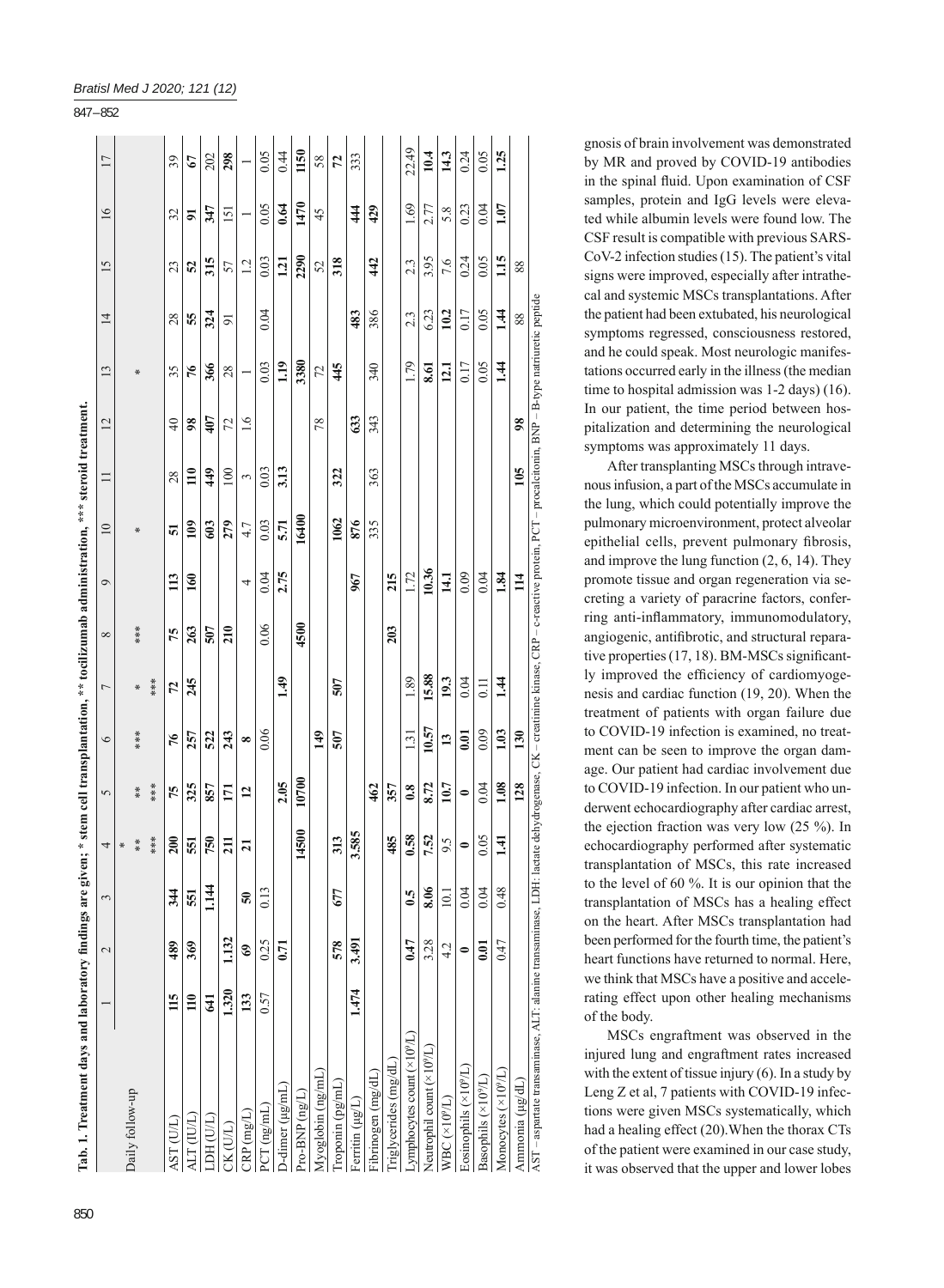**Tab. 2. Drug and mesenchymal stem cell management.**

|            |                        |                             | Route of administration   |
|------------|------------------------|-----------------------------|---------------------------|
| Drug       | Ritonavir + Lopinavir  | 2X400mg                     |                           |
|            | Oseltamivir            | 2X75mg                      |                           |
|            | Azithromycin           | 1X500mg                     | Oral                      |
|            | Favipiravir            | 2X1600mg/2X600mg            |                           |
|            | Hydroxychloroquine     | $2X200$ mg/                 |                           |
|            | Methylprednisolone     | 2X100mg                     |                           |
|            | Tocilizumab            | 1X400mg                     | Intravenous               |
| <b>MSC</b> | 1st application/Day 1  | $3X10^6$ /kg                |                           |
|            | 2nd application/ Day 3 | $3X10^6$ /kg                | Intravenous               |
|            | 3rd application/Day 6  | $3X10^6$ /kg                |                           |
|            | 4th application/Day 9  | $2X10^6$ /kg + $1X10^6$ /kg | Intravenous + intrathecal |
|            |                        |                             |                           |

due to COVID-19 infection will increase the effectiveness of treatment.

## **References**

**1. Kruse LR.** Therapeutic strategies in an outbreak scenario to treat the novel coronavirus originating in Wuhan, China (version 2; peer review: 2 approved) Research 2020.

**2. Sun T, Guan J.** Novel coronavirus and central nervous system. Eur J Neurol 2020. DOI: 10.1111/ene.14227.

**3. Ozturk S, Elcin EA, Elcin MY.** Mesenchymal stem cells for coronavirus (COVID-19) induced pneumonia: Revisiting the paracrine hypothesis with new hopes. Aging Dis 2020. DOI: 10.14336/ AD.2020.0403.

of both lungs were commonly held, especially in the second thorax CT. In our patient, the lesions seen in both lungs had groundglass appearance, and areas of consolidation were compatible with COVID-19 infection (21, 22). After the MSC transplantation for the last time in our patient, bilateral lung symptoms regressed on control thorax CT. After the patient had been discharged, there was no problem in his medical checkups.

After the first MSC transplantation in our patient, the values of AST, ALT, LDH, CK, pro-bnp, ferritin, triglyceride, fibrinogen, ammonia, and myoglobin began to decrease. The second time the MSCs had been given, CRP reached normal values (Tab. 1). We thought that MSCs were related to the immunomodulatory effect on cytokine storm. On day 2 after MSC transplantation, the lymphocyte count reached the normal level. What is important here, is that reaching the efficacy of lymphocyte count on day 2 was achieved by the administration of MSCs and tocilizumab at the same time. In the literature, it is seen that the normal level of the number of lymphocytes was reached on day 5 in the study of Xiaoling Xu et al (23). In our study, the increase in lymphocytes was thought to be related to MSCs transplantation. It was observed that the number of TH-2 cells increased, and the number of TH-1 cells decreased in the immune modulation after MSC transplantation. After the first MSC transplant, the proportions of CD4+T cells and CD8+T cells were 66 % and 26.7 %, respectively. After 3 MSC transplantation, the proportion of CD4+T cells was 42.9 % and 39.1 %, while that of CD8+T cells was 18.7 % and 22 %, respectively. After the second and third MSC transplantations, it was found that the proportion of CD4+T cells was 42.9 % and 39.1 % while that of CD8+ cells was 18.7 % and 22 %, respectively. In previous studies, the decrease in T lymphocytes has been shown to be due to co-death in T cells infected with the virus (6, 24).

## **Learning points**

The transplantations of MSCs, both systematically and intrathecally, were effective in the treatment of the central nervous system. This activity is related to the fact that MSCs administered intrathecally can easily cross the blood brain barrier. Combining both ways of MSC treatment in multi-organ and brain involvement

**4. Li YC, Bai WZ, Hashikawa T.** Response to Commentary on "The neuroinvasive potential of SARS-CoV-2 may play a role in the respiratory failure of COVID-19 patients". J Med Virol 2020. DOI: 10.1002/jmv.25824.

**5. Atluri S, Manchikanti L, Hirsch AJ.** Expanded umblical cord mesenchymal stem cells (UC-MSCs) as a therapeutic strategy in managing critically ill COVID-19 patients: the case for compassionate use. Pain Physician 2020: 71‒83.

**6. Behnke J, Kremer S, Shahzad T et al.** MSC based therapies-new perspectives for the injured lung. J Clin Med 2020; 9 (3): 682. https://DOI. org/10.3390/jcm9030682.

**7. Kabatas S, Demir CS, Civelek E, Yilmaz I, Kircelli A, Yilmaz C, Akyuva Y, Karaoz E.** Neuronal regeneration in injured rat spinal cord after human dental pulp derived neural crest stem cell transplantation. Bratisl Lek Listy 2018; 119 (3): 143-151. DOI: 10.4149/BLL 2018 028.

**8. Kabataş S, Civelek E, Inci C, Yalçınkaya EY, Gunel G, Kır G, Albayrak E, Ozturk E, Adas G, Karaoz E.** Wharton's Jelly-Derived Mesenchymal Stem Cell Transplantation in a Patient with Hypoxic-Ischemic Encephalopathy: A Pilot Study. Cell Transplant 2018; 27 (10): 1425-1433. DOI: 10.1177/0963689718786692.

**9. Dai A, Baspinar O, Yeşilyurt A, Sun E, Aydemir Çİ, Öztel ON, Cap**kan DU, Pinarli F, Agar A, Karaöz E. Efficacy of Stem Cell Therapy in Ambulatory and Nonambulatory Children with Duchenne Muscular Dystrophy- Phase I-II. Degenerative Neurol Neuromusc Dis 2018; 8: 63–77. eCollection 2018. https://www.ncbi.nlm.nih.gov/pubmed/30498389.

**10. Okur SÇ, Erdoğan S, Demir CS, Günel G, Karaöz E.** The Effect of Umbilical Cord-Derived Mesenchymal Stem Cell Transplantation in a Patient with Cerebral Palsy: A Case Report. Internat J Stem Cells 2018; 11 (1): 141‒147. https://www.ncbi.nlm.nih.gov/pubmed/29699386.

**11. Desforges M, Le Coupanec A, Dubeau P, Bourgouin A, Lajoie L, Dubé M, Talbot PJ.** Human Coronaviruses and Other Respiratory Viruses: Underestimated Opportunistic Pathogens of the Central Nervous System? Viruses 2019; 12 (1). pii: E14. DOI: 10.3390/v12010014.

**12. Desforges M, Le Coupanec A, Stodola JK, Meessen-Pinard M, Talbot PJ.** Human coronaviruses: viral and cellular factors involved in neuroinvasiveness and neuropathogenesis. Virus Res 2014; 194: 145–158.

**13. Desforges M, Le Coupanec A, Brison E, Meessen-Pinard M, Talbot PJ.** Neuroinvasive and neurotropic human respiratory coronaviruses: potential neurovirulent agents in humans. Adv Exp Med Biol 2014; 807: 75‒96. DOI: 10.1007/978-81-322-1777-0\_6.